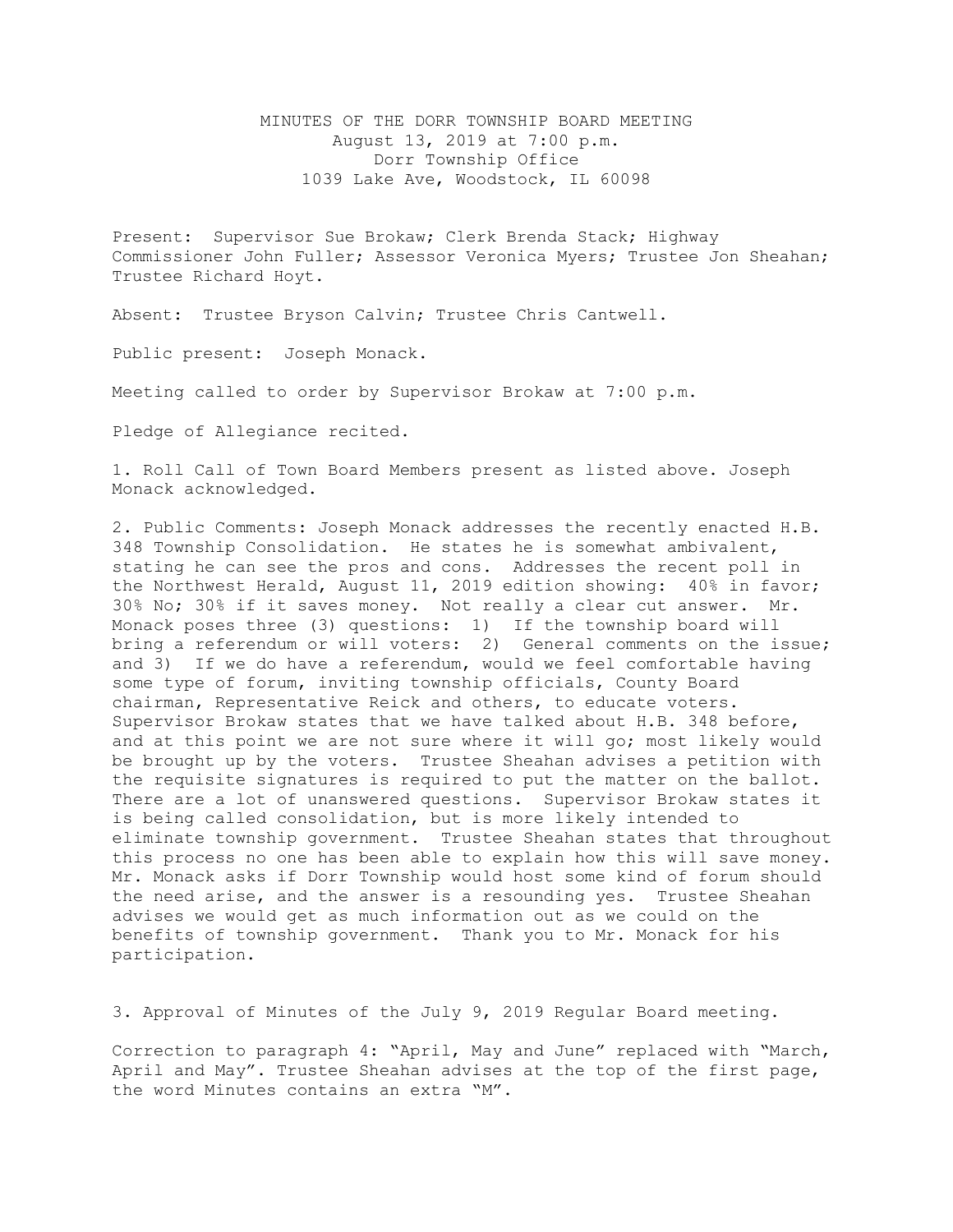## Page 2 – 08/13/2019

**Motion by Trustee Hoyt to approve the Minutes of the July 9, 2019 meeting of the Board of Directors, as amended. Motion seconded by Trustee Sheahan. Motion approved unanimously.** 

4. Approval of Claims for period July 10, 2019 to August 13, 2019:

| TF | \$57,019.30     | GA \$4,549.04   |
|----|-----------------|-----------------|
|    | DRD \$96,470.56 | PHR \$21,243.64 |

**Motion by Trustee Sheahan to approve the claims for the period of July 10, 2019 to August 13, 2019. Motion seconded by Trustee Hoyt. Discussion**: Trustee Hoyt asks about Seneca Township item; Supervisor Brokaw advises we have an Intergovernmental Agreement with Seneca Township to do their General Assistance; three (3) cases since last year; they paid and their check was deposited. Trustee Hoyt inquires about a client where a T-Mobile bill was paid; Supervisor Brokaw advises that is an allowable expense, as the person has medical issues and requires a phone. **Board polled; motion approved unanimously.**

General Assistance July case report (copies provided for review). Trustee Sheahan notes marked increase in expenses; Supervisor Brokaw advises that is due to summer and utility shutoffs.

## 5. Davis Road Property

Supervisor Brokaw advises the next step is to get an appraisal done by our own appraiser. Received two (2) quotes – Brad Waddell, MGW Appraisal Services, for \$800.00 and can be completed within four (4) weeks; other appraisal from Lee Ovington, Ovington Appraisal Service for \$1,000.00. Highway Commissioner Fuller advises he spoke with the City of Woodstock official, who advised he did have knowledge of wetlands. Supervisor Brokaw advises she contacted three (3) engineering firms regarding wetlands screening and delineation of wetlands: H. R. Green, HLR, and Baxter Woodman. Only HLR got back to her, with a quote of \$3,200.00 for wetlands screening and delineation. Supervisor Brokaw spoke with Lisa Haderlein, Director of The Land Conservancy, who advised that it would be wise to obtain that report.

## **Motion by Trustee Sheahan to approve Brad Waddell of MGW Appraisal Services to conduct appraisal at a fee of \$800.00. Motion seconded by Supervisor Brokaw. Board polled; motion approved unanimously.**

**Motion by Supervisor Brokaw to approve the engineering study, based on the outcome of the appraisal, by HLR in an amount not to exceed \$3,200.00, if needed. Motion seconded by Trustee Sheahan. Board polled; motion approved unanimously.**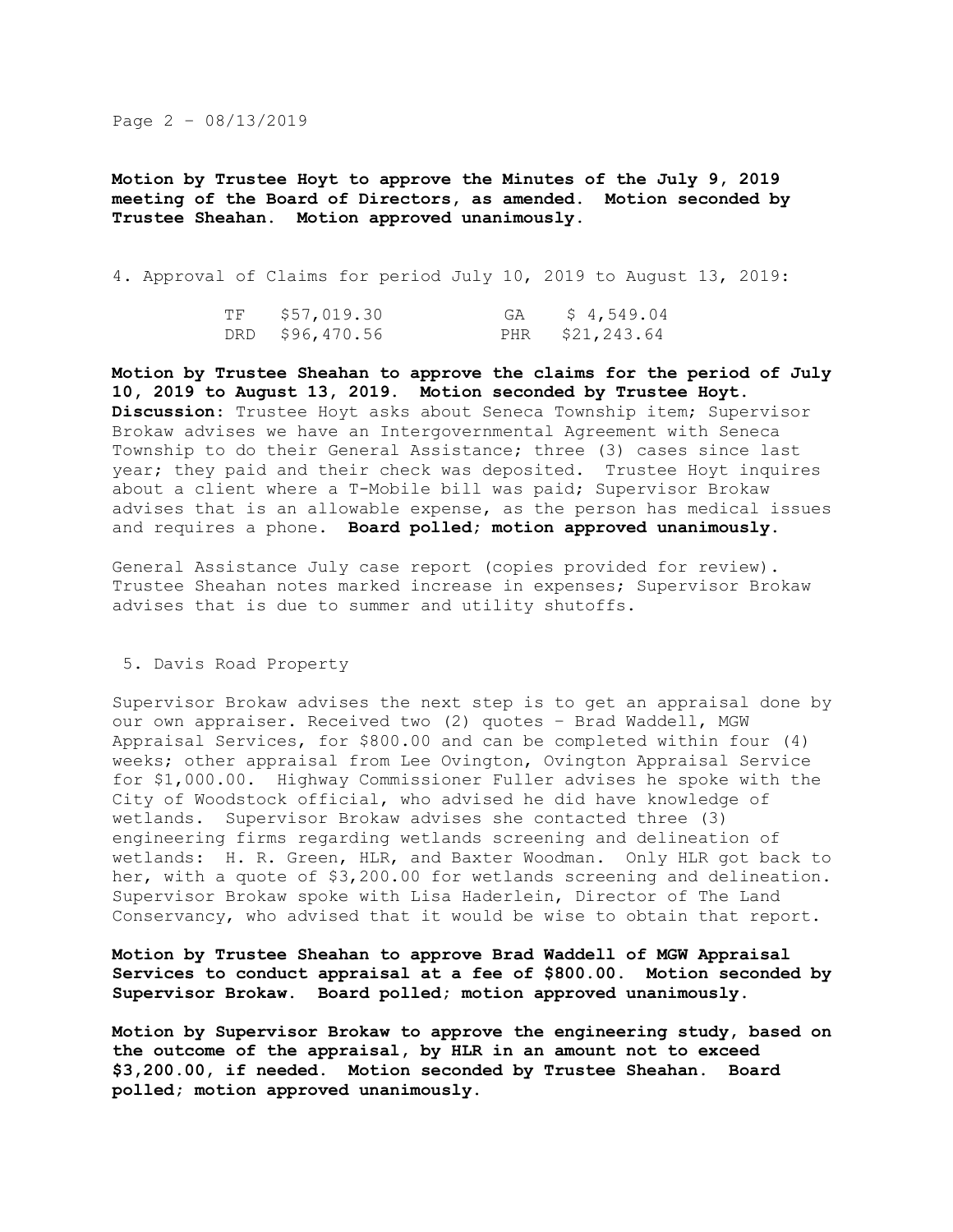## **Page 3 – 08/13/2019**

6. Legislative Updates

H.B. 348 previously discussed. Targeted mostly McHenry County, but Lake is also included with Road Districts; Supervisor Brokaw asks if its such a good thing for Illinois, why isn't every township in Illinois included?

7. Reports:

**Supervisor –** Audit Report received; will be published in newspaper and thereafter filed with the Comptroller.

Shred Event – September 7, 9:00a.m. – Noon. Preparing ad to run in Woodstock Independent twice. Supervisor Brokaw is asking for volunteers for assistance.

Rental Agreement revisions – Due to recent problems (last group on a Saturday evening did not receive their deposit back; left a large mess, used other room, and broke vacuum cleaner. Because of such issues, we needed to revise our rental agreement. Limit to five (5) hours and 3 hours for setup/cleanup. Charge of \$50.00 per hour past limit for township residents; \$75.00 per hour for non-residents. Alcohol prohibited. Security – for the safety of our guests, the building is under surveillance.

TOI Annual Education Conference, Springfield, IL – Please make sure to sign up with Sue if you are interested in attending; space is limited.

Roof Repairs – Metal Master wanted a \$560.00 fee to do a wetness test; Sue said no. WBR Roofing out of Wauconda came out to assess, and did some minor patching and sent us a bill. Their quote is \$2,660.00, which was accepted, for repair lining for the roof into the gutter to address leaks.

**Assessor –** Residential Sales Entered July 10, 2019 – August 13, 2019 report provided for review. County is almost done processing our assessments; August 21st will be published; Notices out August 20th; deadline to protest September 20, 2019. Board of Review Chairman was invited to discuss comparable grid. Explanation of process. Concern that we need a countywide model so we are uniform.